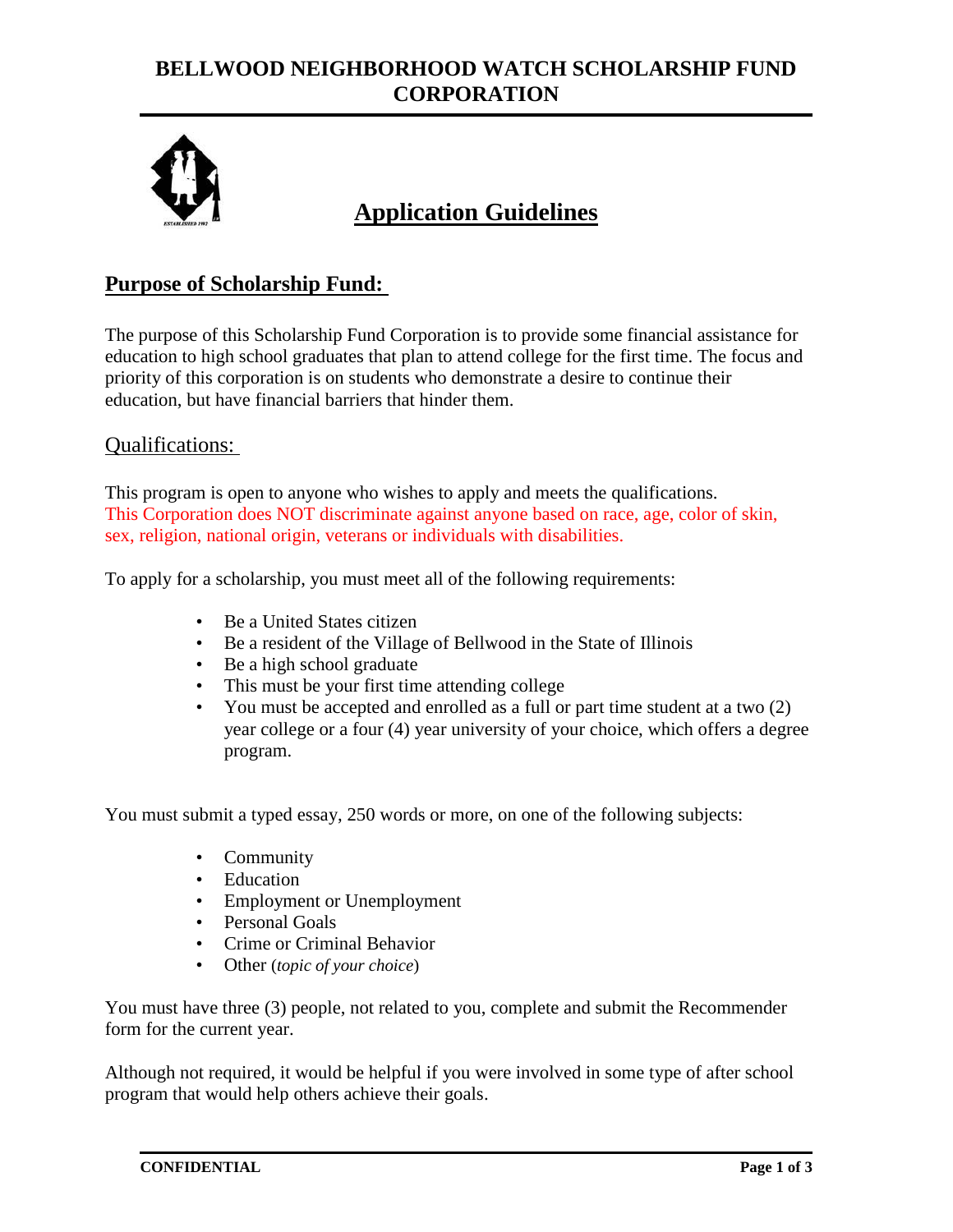#### **APPLICATION INSTRUCTIONS**:

1. **Your scholarship application must be returned to this office No Later Than April 15 by 12:01 midnight. NO EXCEPTION**

Your application should be **typed or printed in black ink. All questions must be answered accurately. If any questions in this application package do not apply to you, write DNA for your answer.** 

In addition, you are required to submit the following information with your application:

- Official copy of your GED certificate or certified copy of your high school transcript (*and diploma, when available, for high school seniors)* or certified copy of your college transcript (*college students*)
- Certified letter of acceptance and enrollment confirmation from the college of your choice (college letterhead)
- Two (2) forms of identification (copies of driver's license, state ID, passport, birth certificate, etc.)
- 2. Your scholarship application and all documents requested should be mailed or hand delivered to:

Bellwood Neighborhood Watch Scholarship Fund Corporation 3200 Washington Boulevard Bellwood, IL 60104

| Office: | $(708)$ 547-3500, ext 1548 |
|---------|----------------------------|
| Fax:    | $(708)$ 547-4485           |
| Email:  | bnwsfc@gmail.com           |

3. **Incomplete applications and/or documents not received by the deadline will be denied.** 

#### **RESTRICTIONS**:

- 1. Children and relatives of the members of the Bellwood Neighborhood Watch Scholarship Board of Directors and Community Action Group program are prohibited from applying for a scholarship grant.
- 2. Individuals granted scholarships cannot transfer granted amounts to any other individual. Any money not used for the purpose of educational expenses to the college as indicated on your application is to be returned to the Corporation.
- 3. Any application not returned by the specified deadline**, (April 15 th at 12:01 midnight)** will not be considered. Only one scholarship can be granted per household.